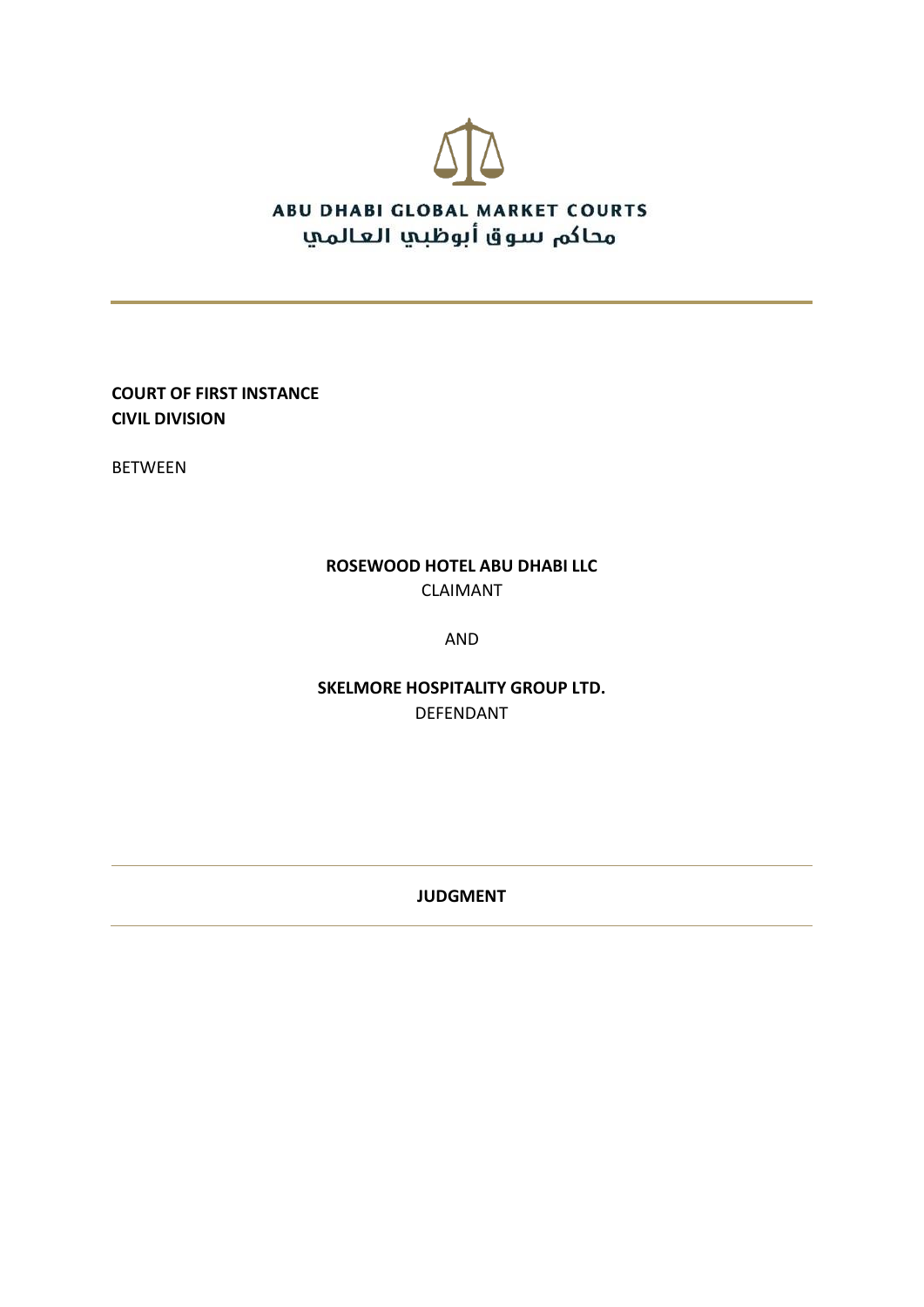

| <b>Neutral Citation:</b>  | [2019] ADGMCFI 0009                                                                                                                                                                                                                                                                                                                                                                                                                                                                                                                                                                                                                                                                                                                                                                                                                                                                                                                                                                                                                                                                                                                                               |
|---------------------------|-------------------------------------------------------------------------------------------------------------------------------------------------------------------------------------------------------------------------------------------------------------------------------------------------------------------------------------------------------------------------------------------------------------------------------------------------------------------------------------------------------------------------------------------------------------------------------------------------------------------------------------------------------------------------------------------------------------------------------------------------------------------------------------------------------------------------------------------------------------------------------------------------------------------------------------------------------------------------------------------------------------------------------------------------------------------------------------------------------------------------------------------------------------------|
| <b>Before:</b>            | His Honour Justice Stone SBS QC                                                                                                                                                                                                                                                                                                                                                                                                                                                                                                                                                                                                                                                                                                                                                                                                                                                                                                                                                                                                                                                                                                                                   |
| <b>Decision Date:</b>     | 16 December 2019                                                                                                                                                                                                                                                                                                                                                                                                                                                                                                                                                                                                                                                                                                                                                                                                                                                                                                                                                                                                                                                                                                                                                  |
| <b>Decision:</b>          | Judgment in favour of the Claimant.<br>1.<br>The Defendant pay to the Claimant the following sums:<br>2.<br>a. outstanding Tenant Payments (namely Base<br>Rent, Service Charge and Marketing Charge) in<br>the total amount of AED 1,142,152.41 accrued<br>as at the date of judgment<br>b. late Payment Fee on such Tenant Payments in<br>the amount of AED 172,031.28 accrued as at<br>the date of judgment<br>outstanding Direct Utilities payments in the<br>c.<br>amount of AED 34,469.04 accrued as at the<br>date of judgment<br>d. liquidated damages in the sum of AED<br>4,729,861.24 accrued as at the date of<br>judgment, and thereafter continuing to accrue<br>at the daily rate of AED 4,383.56 until 31<br>December 2020 or until valid termination of<br>the Lease or until payment, whichever be the<br>earlier; and<br>e. interest upon the aforesaid sums specified as<br>due and owing as at the date of judgment<br>herein to accrue at the rate of 9% (pursuant to<br>section 39 of the ADGM Courts, Civil Evidence,<br>Judgments, Enforcement and Judicial<br>Appointments Regulations 2015 and Practice<br>Direction 2) until payment. |
| <b>Hearing Date(s):</b>   | 19 and 20 November 2019                                                                                                                                                                                                                                                                                                                                                                                                                                                                                                                                                                                                                                                                                                                                                                                                                                                                                                                                                                                                                                                                                                                                           |
| <b>Date of Orders:</b>    | 16 December 2019                                                                                                                                                                                                                                                                                                                                                                                                                                                                                                                                                                                                                                                                                                                                                                                                                                                                                                                                                                                                                                                                                                                                                  |
| <b>Catchwords:</b>        | Lease; Tenant's breach of obligations under Lease; Lessor's<br>recovery of various components of loss under Lease; Bases<br>of calculation of loss                                                                                                                                                                                                                                                                                                                                                                                                                                                                                                                                                                                                                                                                                                                                                                                                                                                                                                                                                                                                                |
| <b>Legislation Cited:</b> | ADGM Courts, Civil Evidence, Judgments, Enforcement and<br>Judicial Appointments Regulations 2015                                                                                                                                                                                                                                                                                                                                                                                                                                                                                                                                                                                                                                                                                                                                                                                                                                                                                                                                                                                                                                                                 |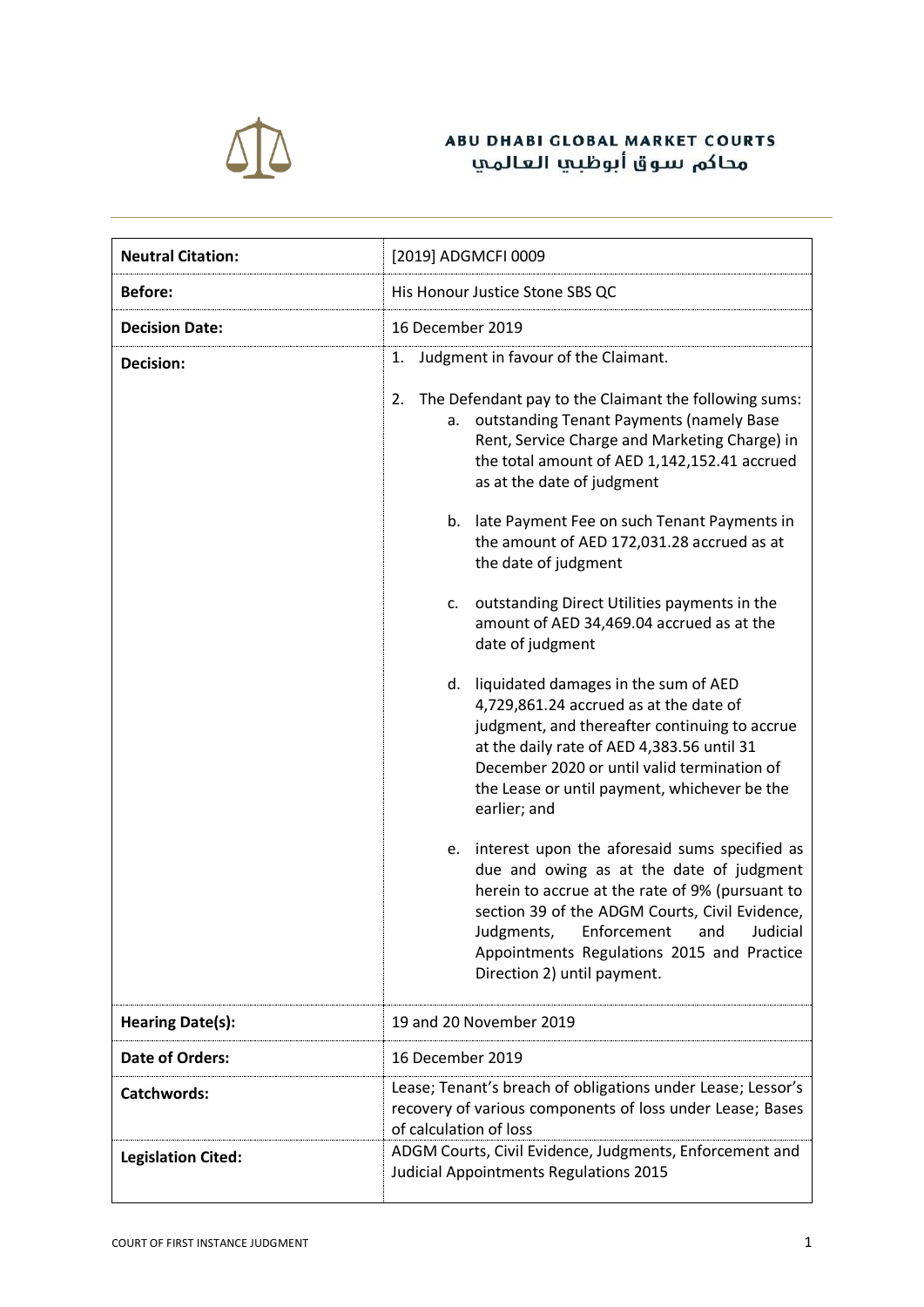

## **ABU DHABI GLOBAL MARKET COURTS** محاكم ببيوق أيوظيها العالمها

| Cases cited:                       | Cavendish Square Holding BV v Makdessi and Parking Eye<br>Limited v Beavis, [2015] UKSC 67 |
|------------------------------------|--------------------------------------------------------------------------------------------|
|                                    | Reichman v Beveridge, [2006] EWCA Civ 1659                                                 |
| <b>Case Number:</b>                | ADGMCFI-2019-003                                                                           |
| <b>Parties and Representation:</b> | Freshfields Bruckhaus Deringer for the Claimant                                            |

#### **JUDGMENT:**

#### *This Claim*

- 1. This is the judgment of the Court after trial of the claim of the Claimant herein ("Rosewood"), against the Defendant ("Skelmore"), a consulting group established under the laws of the Dubai International Financial Centre which is in the business of operating restaurants in the UAE.
- 2. Although larded with detail, the broad shape of the case is straightforward: Rosewood pursues Skelmore for breaches of provisions of a lease dated 29 June 2016 whereby Rosewood, a luxury hotel based in Al Maryah Island, Abu Dhabi, leased commercial premises to Skelmore for a period of five years for the purpose of Skelmore operating a fine dining restaurant in the Rosewood Hotel.
- 3. A certain amount of contested interlocutory activity preceded the hearing of this action: Skelmore made an application to join as 2nd Defendant the Claimant's parent company, Mubadala Development Corporation, an application which was declined by this court in a decision upheld by the Court of Appeal. Subsequently the Claimant applied to strike out a Reply witness statement filed on behalf of Skelmore, which application was allowed in minor part; the judgments issued in each of these applications speak for themselves.

#### *Skelmore's Adjournment Application*

- 4. Throughout these interlocutory exchanges there had been no suggestion that Skelmore would not appear at this trial.
- 5. To the contrary, on the morning of 18 November 2019, those then acting for Skelmore, Mr Hartridge of LPA Middle East Ltd, specifically had confirmed their intended appearance, following earlier filing of a Skeleton Argument; however, after close of business on the same day, at 6.24pm, a 'Notice of Change of Representation' was filed on the Court's eCourts Platform on behalf of Skelmore: this stated that "The Defendant has authorised LPA Middle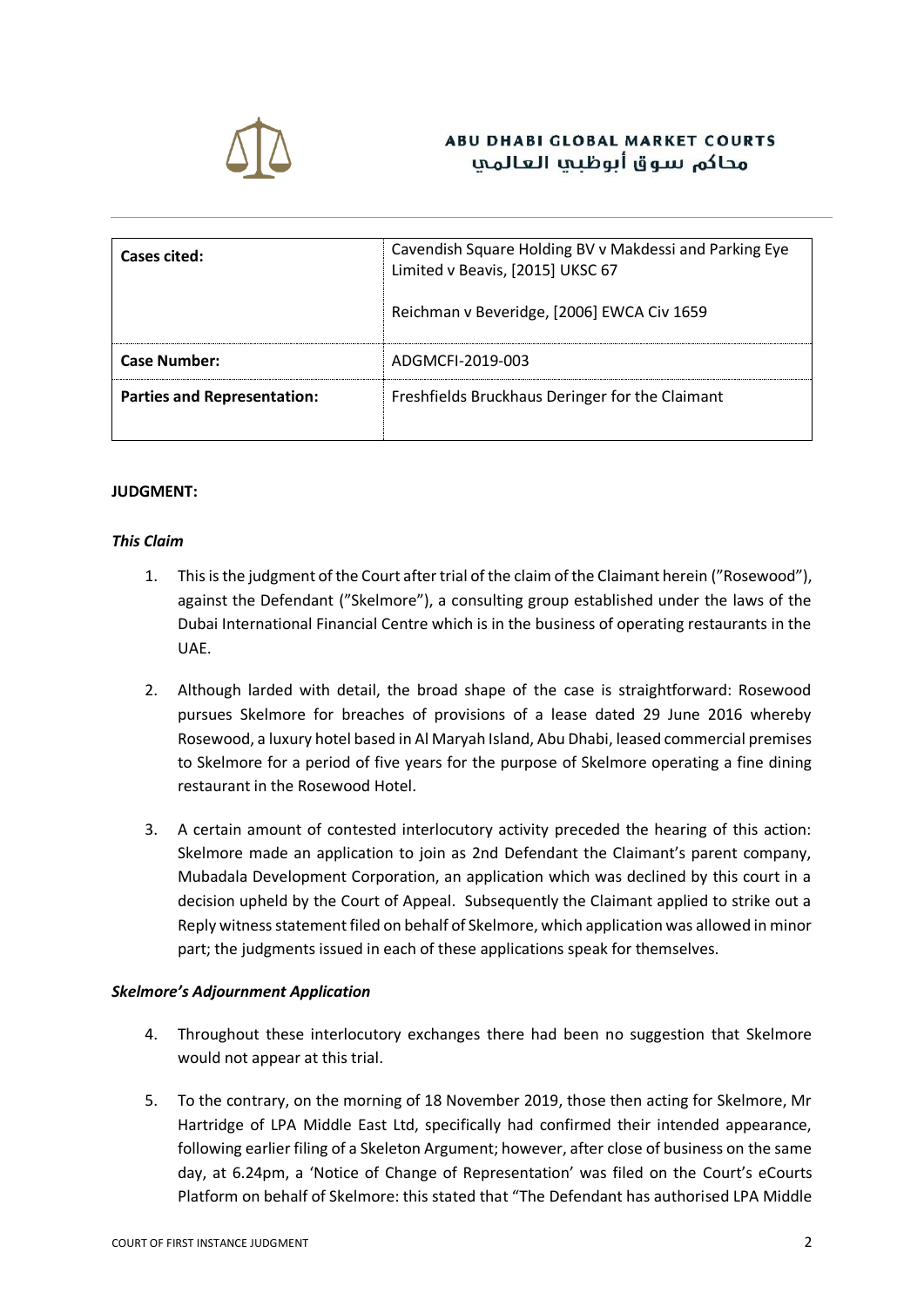

East Ltd to inform the Court that it wishes to change legal representation and will appoint new legal representation as soon as possible".

- 6. This position was confirmed by email from Mr Hartridge a few minutes later, and at 8.07pm Mr Hartridge emailed the Registry in the following terms: "In view of the Defendant's change of legal representation, the Defendant asks the Court's indulgence to adjourn the hearing tomorrow to enable new counsel, once appointed, to represent the Defendant in these proceedings."
- 7. Mr Tannous of Freshfields, who has acted throughout on behalf of the Claimant, emailed the Registry at 10.33pm on the same day to indicate that he had indicated to Defendant's counsel that the Claimant opposed the adjournment request, and that he would address the Court on the issue on the following morning.
- 8. When the trial was called, no representation was present on behalf of the Defendant, and Mr Tannous resisted the possibility of any adjournment, indicating that he was ready to proceed. During his submission he referred to an email earlier received wherein in response to his query, Mr Hartridge had indicated that he would not be calling his client, Mr Kadrie (who had filed a Reply witness statement) at the hearing, nor would he be seeking to crossexamine the Claimant's witnesses.
- 9. This sudden development was, said Mr Tannous, disrespectful both to the Court and the Claimant, although, rightly in the Court's view, he eschewed requesting strike out of the Defendant's Defence, a course open to him pursuant to the provisions of Rule 174(1)(a) of the ADGM Court Procedure Rules.
- 10. This eleventh hour non-appearance was regrettable, and in the event the Court declined to accept the fait accompli with which purportedly it was presented, and thus in effect to be suborned into an adjournment.
- 11. On the assumption that the email of the previous evening constituted an effective adjournment application at all – which in the circumstances was less than clear since there had been simply an email of the preceding evening emanating from a former legal representative – the short point was that there was no-one to move this application on behalf of Skelmore, nor was there evidence to explain how or why this last minute situation had arisen, and as a consequence there was no material upon which the Court properly could exercise a discretion to grant an adjournment.
- 12. Accordingly, the Court took the view that no case for adjournment had been established, and held that the trial should continue and that the Claimant should proceed with its case.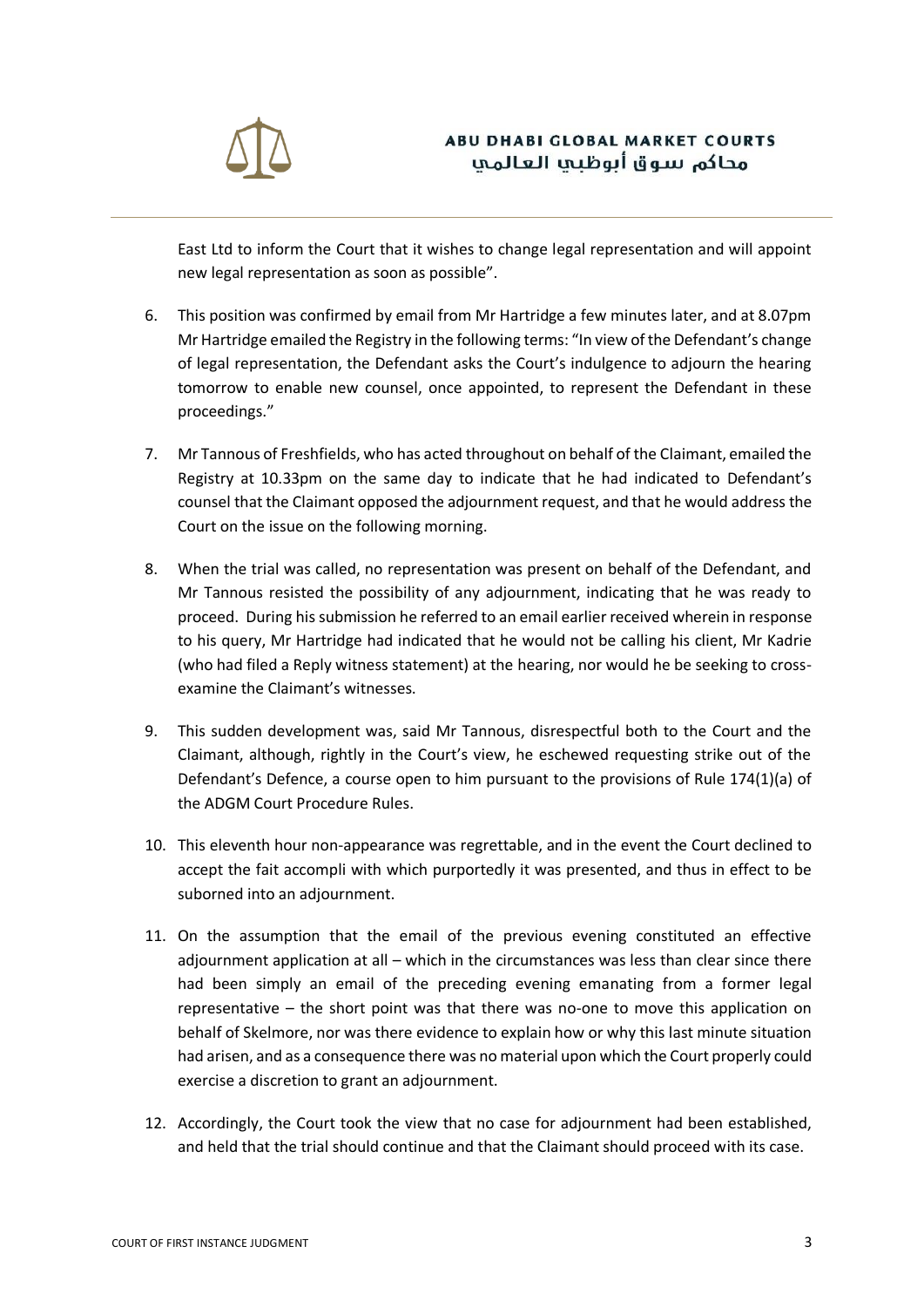

#### *Primary Facts*

- 13. The Lease of 29 June 2016 was the culmination of negotiations which had taken place between Skelmore, which had expertise in establishing and running restaurants in the region, and representatives of Rosewood and of its parent company, Mubadala Development Corporation ('Mubadala'). The summary of events which follows represents the factual basis upon which the Court has proceeded.
- 14. For present purposes there is no necessity to delve deeply into historical events; suffice to say that the driving force behind the negotiations was that Rosewood, together with its parent, Mubadala, wished to open an upmarket restaurant sited on its premises in the hope of establishing a revenue stream and enhancing the hotel's reputation and customer appeal, and as a consequence consulted Skelmore, which had expertise in this area and was interested in participating in such venture.
- 15. The Lease entered into between Rosewood and Skelmore related to a space within the hotel, the 'Catalan Space' as it was termed, within which Skelmore was to construct and operate a restaurant named 'Madison & Park', which was to be a sophisticated mid-price venue with indoor and alfresco dining options, and which, Rosewood anticipated, would attract considerable patronage from guests and visitors moving through the hotel, and hence create the desired increase in consumer spending.
- 16. From the outset the progress of this enterprise was beset with problems. The email chain attached to the witness statement of Mr Roland Duerr, the Rosewood executive tasked with delivery of the construction and fit-out of the 'Madison & Park' project, provides ample demonstration of the delays which occurred, and the manner in which Rosewood, which was keen to get the restaurant into operation as soon as possible, was met with repeated assurances from Skelmore of intended performance, albeit such assurances were not met; for example, an email dated 6 December 2016 from Mr Omar Kadrie of Skelmore spoke of a review of the work undertaken by Skelmore's interior design company which had resulted in a parting of the ways because "the concept developed was not in line with our vision, and the speed of progress was becoming an issue", and hence a new agency had been retained and was working with the contractor to "ensure that risk of delay is mitigated."
- 17. This hope did not eventuate, and progress failed to improve: on 18 June 2017, an email from Mr Amin Kadrie to Mr Steven Webster of Mubadala relayed the news that since Skelmore had had a problem with the original contractor and had not been able to reach agreement with contract terms and conditions relating to the Bill of Quantities, Skelmore had lost confidence in that contractor's ability to complete the fit out on time, but that the "good news" was that agreement now had been reached with "a much better and more reliable" contractor, and that whilst "the delay has been both costly and frustrating" nevertheless Mr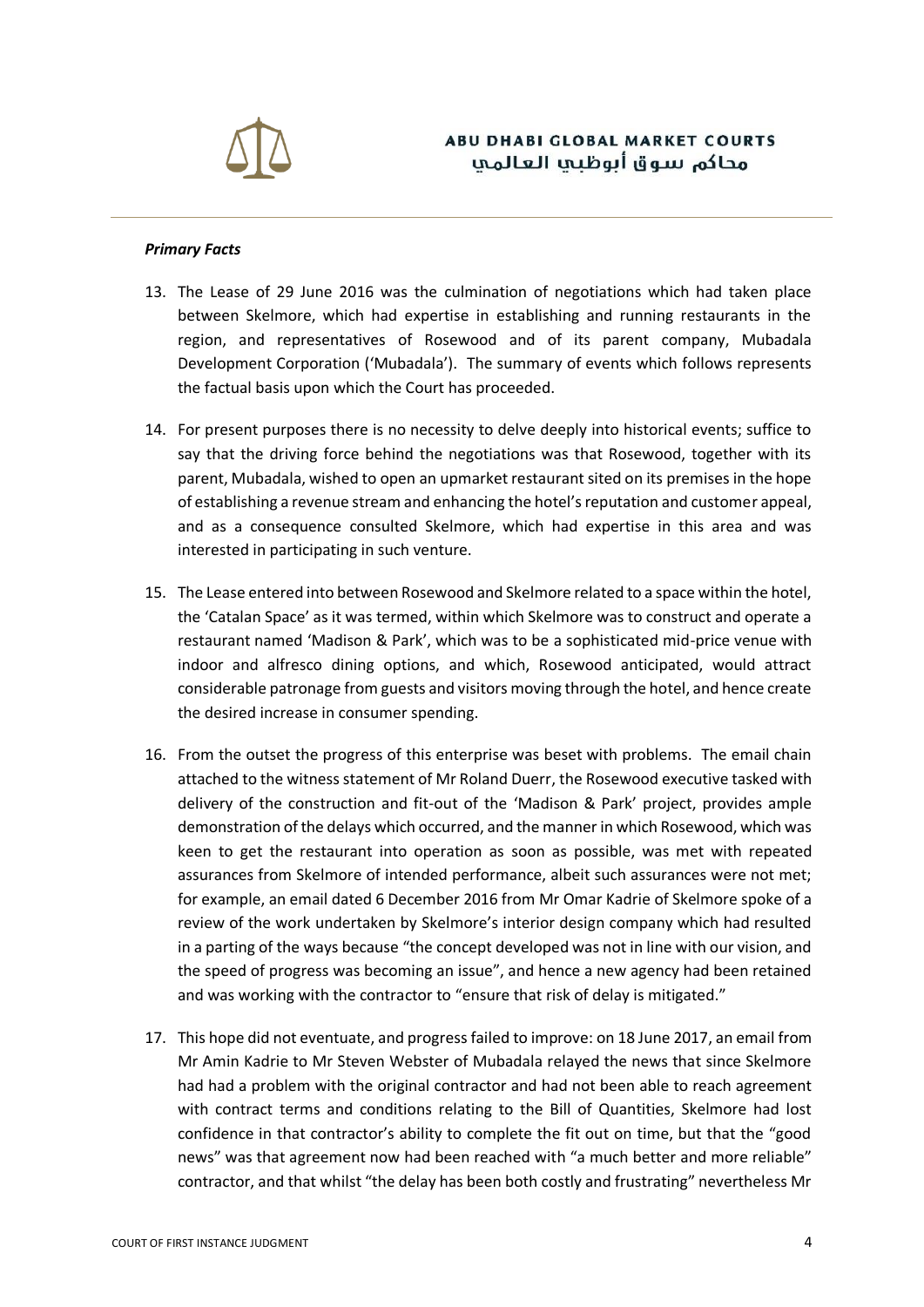

Kadrie was "confident that Madison and Park will be completed and opened by October latest".

- 18. A work plan for the restaurant was sent to Mr Webster later that month, on 26 June 2017, with Mr Omar Kadrie expressing confidence that with the new contractor "we will remain on schedule and produce a superior quality venue", but this did not occur, and by July 2018 it is apparent that thought was being given to breaking the lease: an email of 25 July 2018 from Mr Sharafi of Mubadala to Mr Mostert of Skelmore pointed out that under the terms of the lease Skelmore was required to give a 12 months' notice to terminate, that the earliest time to serve that notice would be December 2018 and that "we will require Skelmore to pay the outstanding amounts based on the date of termination."
- 19. By this stage delays had arisen not only in terms of work but also in terms of the payment of monies due under the Lease provisions, and Notices of Breach had begun to be issued to Skelmore: on 18 May 2018, for example, the Contract Manager of Mubadala had enclosed such a Notice, and had noted that payment had not been received for outstanding amounts itemized, and further enclosed copies of outstanding utility bills.
- 20. The upshot was that there was no chance of meeting a designated September 2018 opening date, which had been Skelmore's expressed hope at the beginning of that year: vide the Hocks/Webster email of 25 January 2018.
- 21. To the contrary, by letter dated 24 April 2018, addressed to Mubadala, Mr Mostert, the CFO of Skelmore, whilst reiterating long term confidence in the Al Maryah Island development, nevertheless stated concerns that the performance of brands, including his own, on the island, was being impacted by "continuous low footfall", and that as there was no indication as to when this situation would correct, he believed that it was not the correct time for the launch of the 'Madison & Park' concept on the island, and requested "a pause of this project and rent until the end of 2018".
- 22. Thereafter an email dated 31 July 2018 from Mr Mostert of Skelmore to Mr Sharafi of Mubadala sought an amicable resolution of the problem as had arisen, and proposed "settlement in full and final accompanied by termination of the lease agreement", this email identifying the then outstanding rent and utility charges, and requesting a reduction in outstanding service charges; a figure amounting to a total of AED866,494.90 was proposed, against which would be offset the security deposit already paid in the amount of AED200,00, leaving a proposed total payable of AED666,494.60.
- 23. This settlement proposal was not accepted, and Rosewood continued to send Skelmore Notices of Breach and demands for payment of outstanding amounts due under the Lease. Culmination of the breakdown of commercial relations between the parties probably occurred with a Dispute Notice dated 24 October 2018, which was issued by Mr Duerr of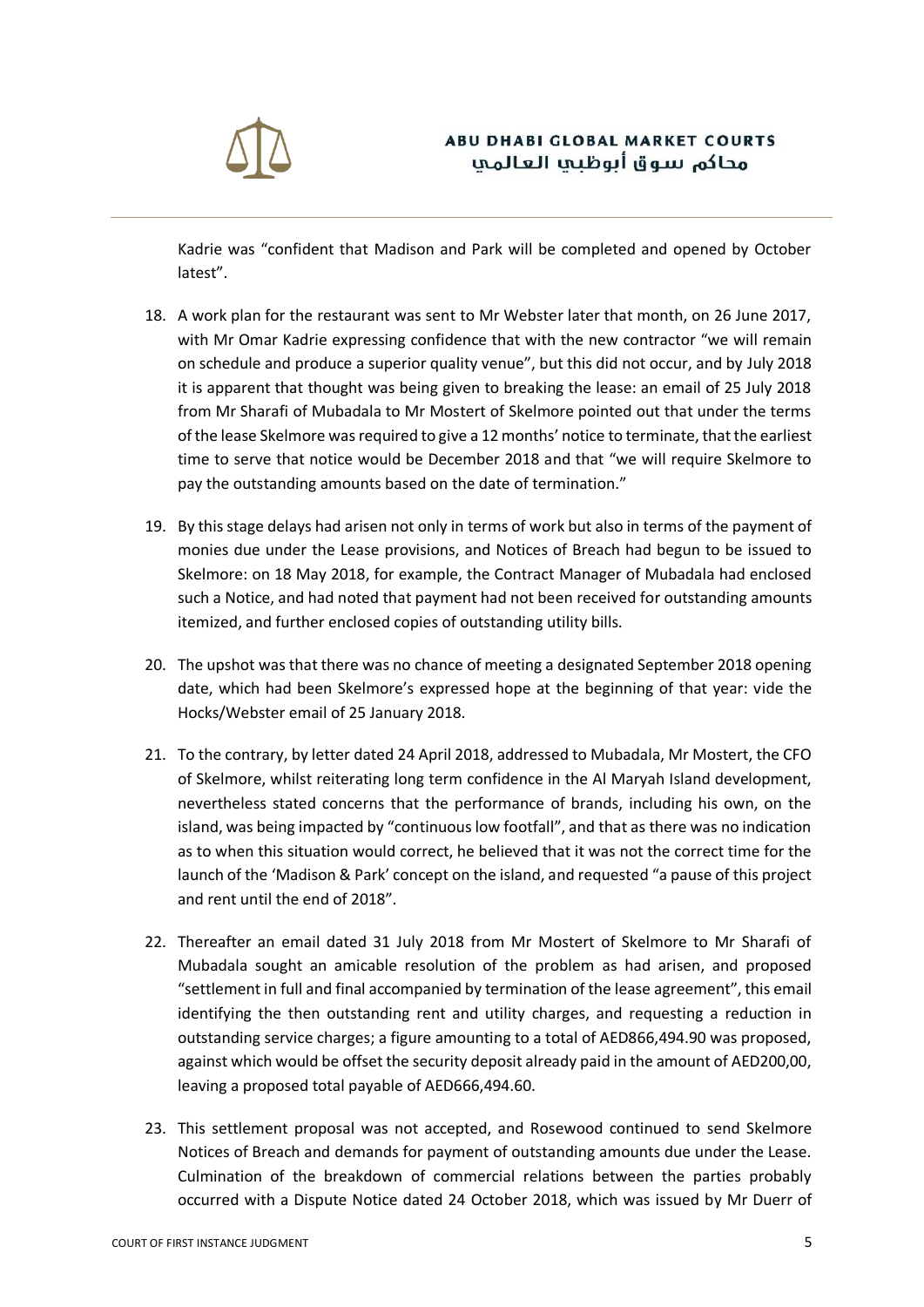

Rosewood formally seeking resolution of the dispute, which was followed by failed negotiations and subsequently an unsuccessful mediation.

24. Proceedings then were issued: Rosewood filed an Amended Claim on 11 March 2019 asserting breach of contract and claiming the amount of USD1,362,048, to which Skelmore filed its Defence on 21 April 2019, with a Reply thereto filed by Rosewood on 12 May 2019.

#### *Witness Evidence*

- 25. At this hearing two witnesses of fact were called on behalf of Rosewood, namely Mr Roland Duerr and Mr Rama Chandran, whose Witness Statements each were dated 24 September 2019.
- 26. Mr Duerr, the Managing Director of the Claimant, has extensive professional experience in the hotel industry, and had joined Rosewood about three months after the lease was signed with a brief to ensure delivery by Skelmore of the Madison & Park restaurant in accordance with the Lease.
- 27. Mr Duerr summarised the significance in the hospitality industry of a strong Food and Beverage ("F&B") offering to the success of any hotel and emphasized that hotels tend to use the F&B programmes as "competitive differentiators" for attracting guests. He stated that Rosewood was confident that Skelmore had developed a restaurant concept that would have been successful, if ultimately implemented, given its originality, price range, and 'fit' within the hotel's overall F&B offering, particularly since it would be situated in a premier space near the lobby affording great visibility to potential guests and visitors.
- 28. He outlined the history of the progress updates as had been sought from Skelmore by Rosewood and its representatives, and of the Notices of Breach sent in relation to the trading obligations of Skelmore under the Lease.
- 29. Mr Duerr added that there had been considerable anticipation in Abu Dhabi about the advertised "Spring 2017" opening of this restaurant, and that Skelmore's failure to open the restaurant had caused "significant issues" for Rosewood, which had considerable commercial interest in the success of the project. He noted that whilst the space designated for the restaurant currently was vacant, up until 11 October 2019 it had been utilized as a storage facility for the inventory of Roberto's, another nearby Skelmore restaurant.
- 30. He also stated that in his view it was difficult to locate suitable tenants able to develop a similar concept to this restaurant, and that this was the reason why the Lease contained a clause regarding Trading Obligations, which was precisely to ensure that tenants did not leave productive spaces vacant.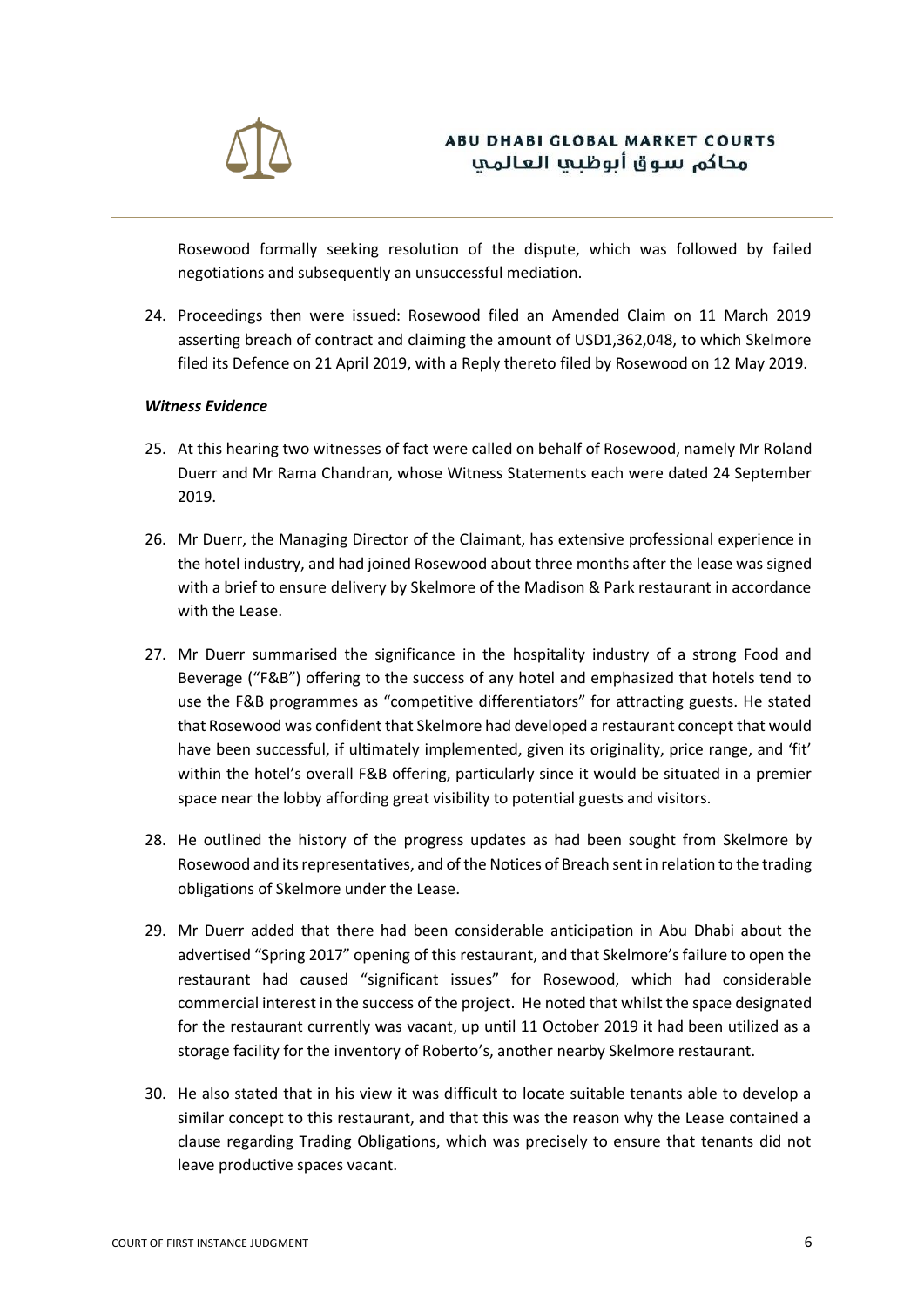

- 31. The other witness, Mr Chandran, was called for his accounting expertise. Mr Chandran is the current Director of Finance at the Rosewood Hotel, and his evidential brief was to provide the Court with full particulars of the updated amounts alleged to be due and owing as a consequence of Skelmore's breach of its obligations under the Lease.
- 32. To this end Mr Chandran produced a detailed document, RC-30A, an updated exhibit which represented the figures said to have accrued under the various heads of claim up to and including 21 November 2019 (the original exhibit RC-30 annexed to Mr Chandran's Witness Statement having contained figures up to 30 September 2019).
- 33. It is these updated figures which have been the subject of scrutiny in this hearing, and although Skelmore has at no stage challenged the figures put forward by the Claimant, it has contested the basis of certain of these calculations.
- 34. The Court was impressed with each of these witnesses, and had no hesitation in regarding these gentlemen as having an acute grasp of the case and as witnesses of truth; accordingly the Court is content to proceed with this judgment on the basis of their evidence.

### *The Heads of Claim*

- 35. The claim as pleaded by the Claimant seeks relief in debt and damages. That which informs each element of this claim, however, is that the Lease of 29 June 2016, the breach of which underpins this claim, remains extant and in force.
- 36. I accept the contention of Mr Tannous that the lessor, Rosewood, has not terminated the Lease, nor, it seems, has Skelmore moved to invoke the contractual termination provision which requires 12 months' notice after expiry of an initial three-year term, although, as the email correspondence demonstrates, the issue of termination was being actively considered in mid-2018.
- 37. The heads of claim which are pleaded are six (6) in number. These are those which are described as the 'Tenant Payments' (namely outstanding Base Rent, Service Charges and Marketing Charges), together with claims for Late Payment Fees accruing on the Tenant Payments, plus payment for Direct Utilities on the leased space, and finally the claim for Trading Obligations, which represent liquidated damages for the failure to open the restaurant, and which represents by far the largest element within this claim.
- 38. In his submissions, Mr Tannous has stated that in terms of the 'Tenant Payments', he seeks only such payments as are due up to and including the date of judgment herein, but that for the liquidated damages element, he wished to pursue payment as it continued to accrue as from the date of judgment until the end of 2020.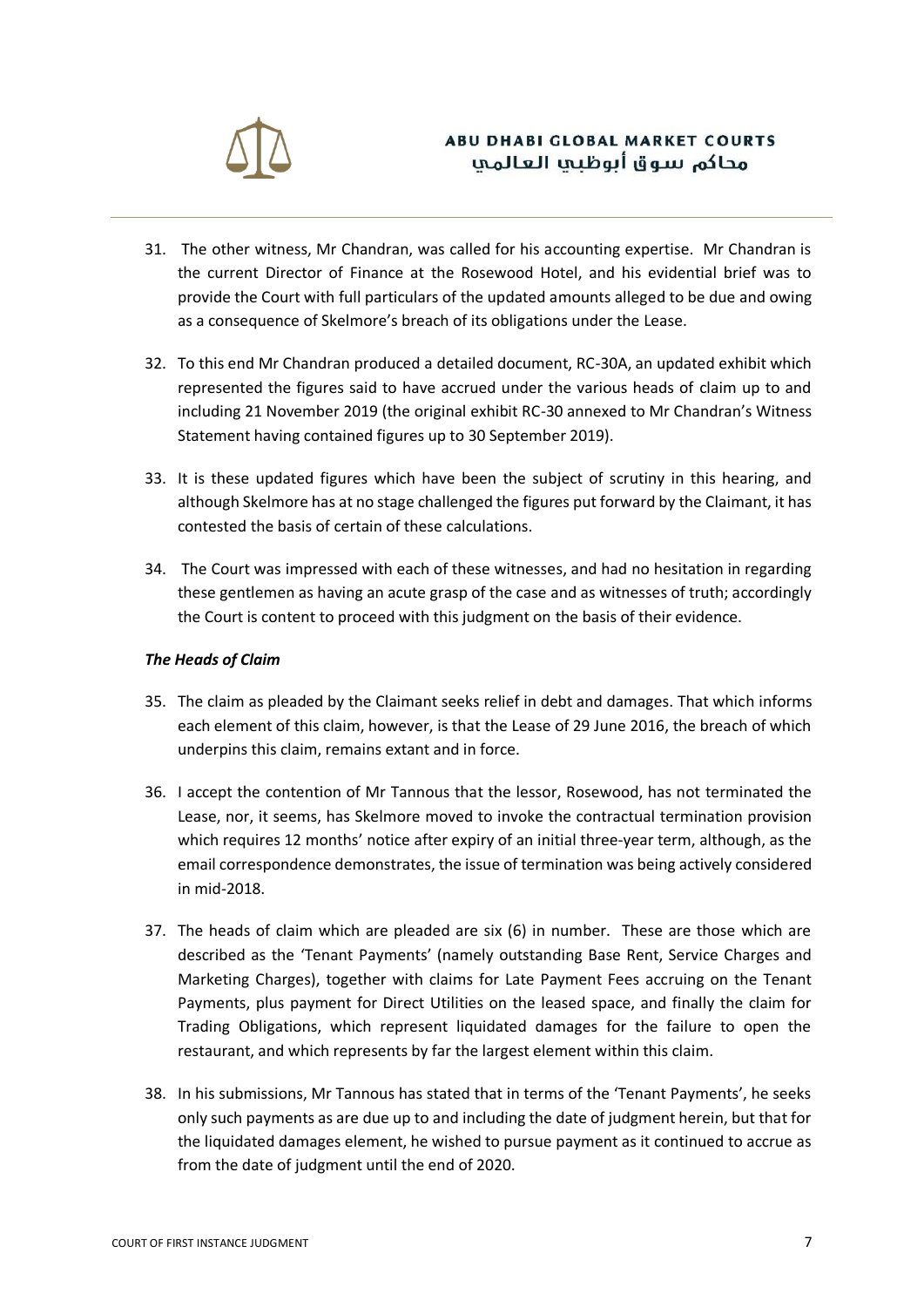

39. In terms of the amounts due under each of the heads of claim, two further points require emphasis:

*first*, whilst the calculation within Mr Chandran's updated RC-30A are calculations of the sums due as at 21 November 2019, then anticipated to have been the final day of this trial, where necessary these calculations have been updated to and including the date of judgment herein by means of a second Witness Statement dated 12 December 2019 from Mr Chandran, and it is these figures (as summarised at paragraph 14 of this further Witness Statement) which are contained within the Order giving effect to this judgment; *second*, that the USD:AED exchange rate that has been employed in all calculations placed before the Court is that of USD1: AED3.672, which the Court has been informed is the official pegged rate of the Dirham against the US dollar.

#### (i) Base Rent

- 40. Under Clause 3.1 of the Lease, 'the Tenant shall pay the Landlord the Tenant Payments at all times during the Term whether or not demanded, on the dates that they fall due, in accordance with the provisions of the Lease, and if no date is specified then such sums shall be payable on demand'.
- 41. Rental of this space was fixed at AED 800,000 per annum pursuant to Clause 1.6.1 of the Lease Particulars (plus VAT accruing as from 1 January 2018) in two equal instalments on the Rent Days of 1 January and 1 July, commencing on 1 January 2017, the 6 months from the date of the lease on 29 June 2016 to 31 December 2016 being a contractual 'fit-out' period during which no rent accrued.
- 42. Mr Chandran's evidence is that Skelmore has not made payment of the Base Rent in 2019, and has made late payment of the 1 July 2017, 1 January 2018 and 1 July 2018 tranches.
- 43. After giving credit for Skelmore's payment on December 2018 for the 2017 and 2018 Base Rent accruing as of that date, the total principal sum outstanding, is **AED 837,914.40**.
- 44. In its Defence, Skelmore offered no defence to the Base Rent claim in fact, there is no specific pleaded response - and the Court accepts this sum as due and owing.

#### (ii) Service Charge

- 45. Service Charge is a Tenant Payment, and pursuant to Clause 3.4 of the Lease, this charge (plus VAT from 1 January 2018) is payable on demand, and is defined as "an amount representing the Due Proportion of the Expenditure", and pursuant to Clauses 9.8 and 1.29 of the Lease Particulars, is subject to a cap of AED 80,000 per annum.
- 46. The 'Expenditure' of which this Service Charge is a proportion is broadly defined under the Lease, and covers Estate Services set out in Schedule 5 of the Standard Terms; it is intended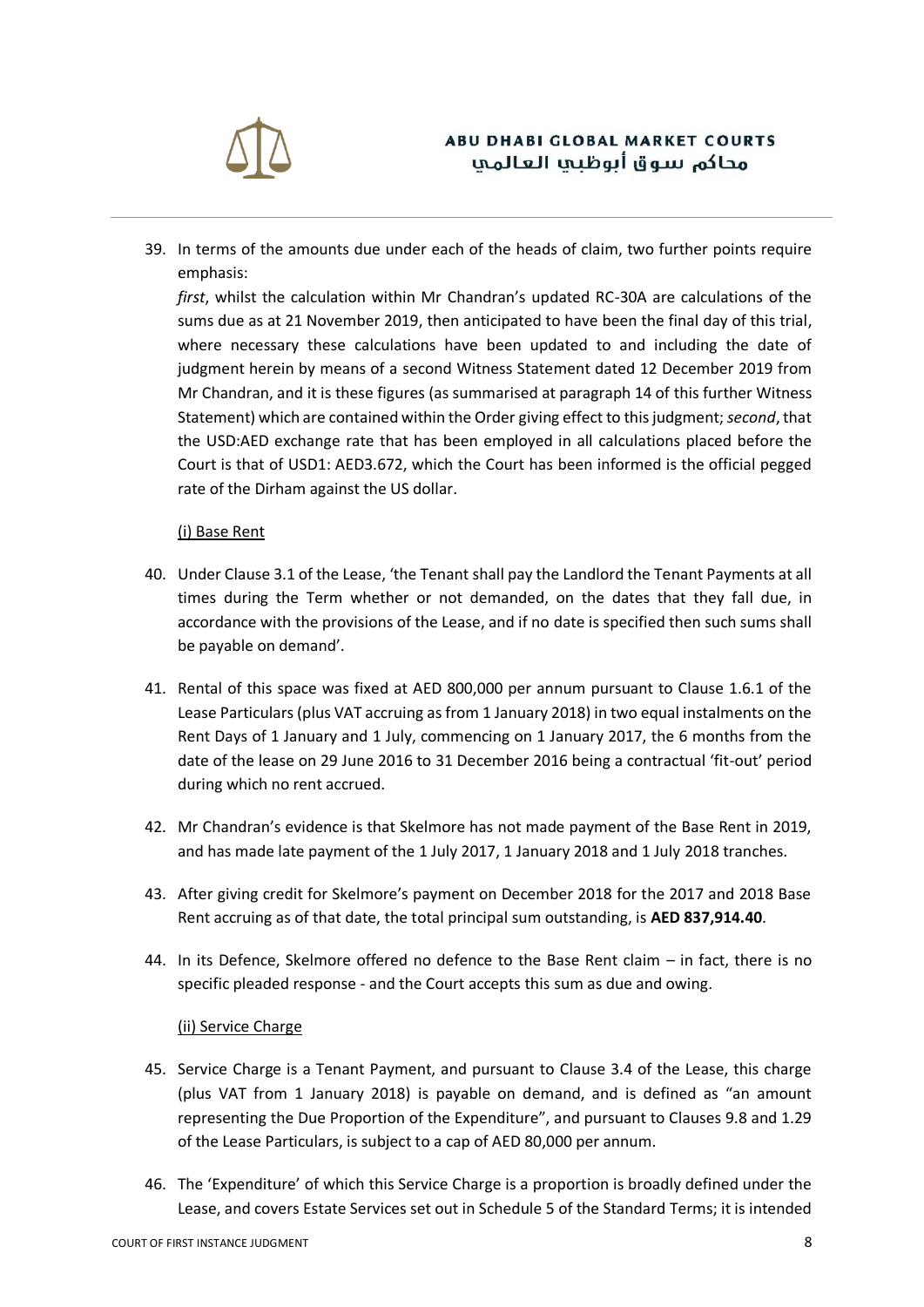

to cover the costs of Rosewood's maintenance service contracts, electrical and mechanical repairs, groundskeeping and similar outgoing expenditures incurred in the general upkeep of the hotel.

- 47. The relevant proportion, which also is broadly defined, is calculated by reference to Gross Leasable Area taken by Skelmore in the hotel, and permits Rosewood to recover sums expended on the hotel's general areas.
- 48. Rosewood to-date has issued five invoices to Skelmore in relation to Service Charges, none of which have been satisfied, and Skelmore has been reminded of its obligation to pay these charges in several Notices of Breach, together with a Dispute Notice issued in October 2018.
- 49. In its Defence, Skelmore has asserted that there is a lack of consideration for the Service Charges claimed, and has put the Claimant to strict proof, including reference to the due proportion underpinning the amount claimed.
- 50. Patently there is no lack of consideration. As Mr Tannous pointed out, Clause 2.1 of the Lease Particulars makes it clear that in consideration for Rosewood leasing the Catalan space to Skelmore, Skelmore would pay Rosewood the Tenant Payments, which include the Service Charge.
- 51. No other substantive defence is evident from the papers, and there is no specific challenge to the sums due. As to the relevant calculation, Mr Chandran explained that the expenses attributable to Skelmore are pro-rated on the basis of the Gross Leaseable area of the leased premises, namely 370 square metres, as a proportion of Rosewood's total area, namely 93,806 square metres, in order to arrive at a service charge for a particular period; in his submission Mr Tannous pointed out that pro-rating on these terms is in the Defendant's favour, because were the calculation to have been done with reference solely to the actual leased areas within the hotel – which are but a handful – then the amount due and owing under this head would be proportionately significantly greater.
- 52. Mr Chandran's evidence condescends to detail relating to the history of the invoices for this charge and to the relevant calculations for 2017-2019, which in total produce a sum of **AED 143,658.01**, which figure is accepted by the Court as being due and owing.

### (iii) Marketing Charge

53. The third of the 'Tenant Payments', the Marketing Charge, is defined in Clause 1.12 of the Lease Particulars, under which the Marketing Charge is capped at AED 51,800 per annum,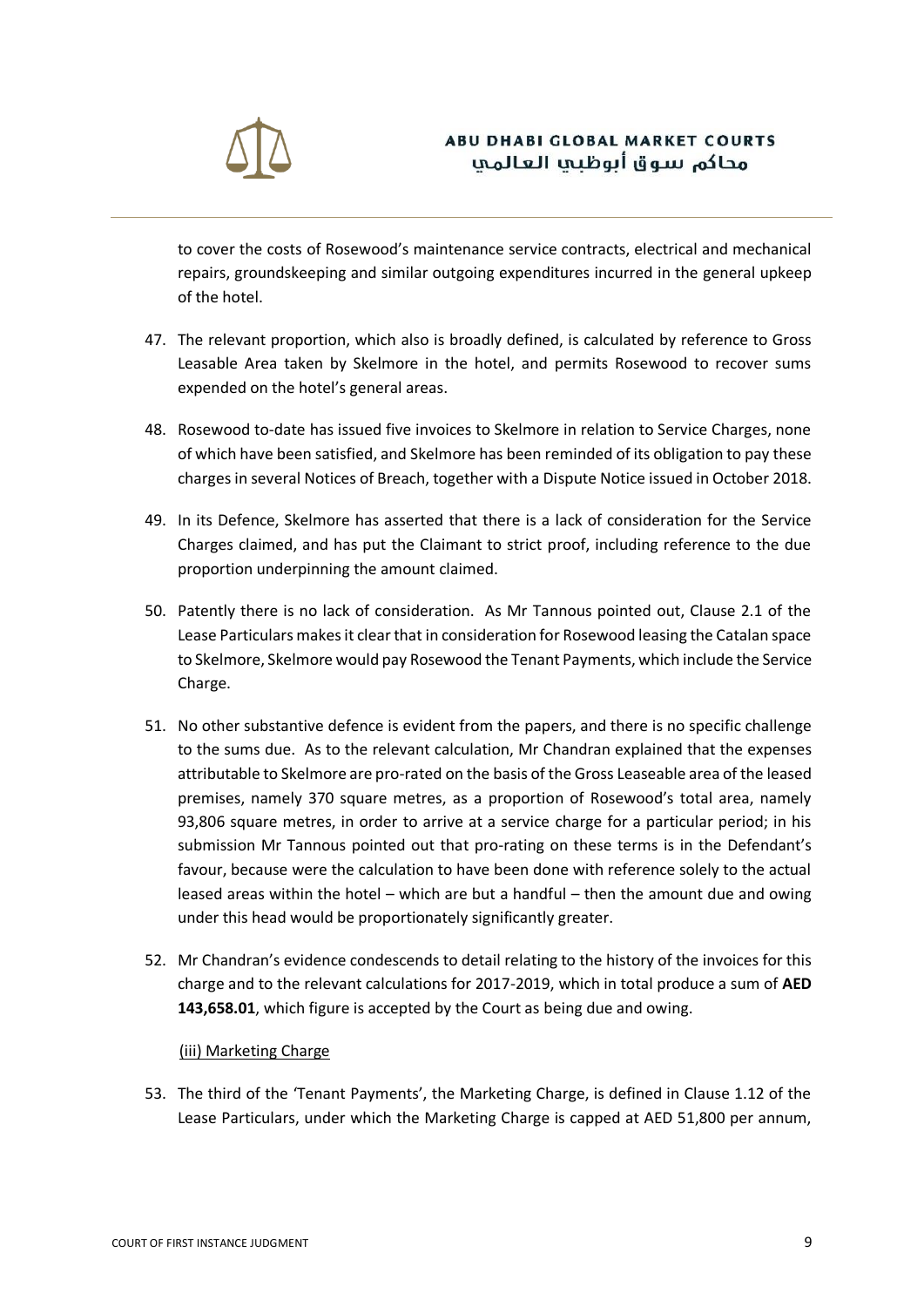

and, pursuant to Clause 3.5, is to be payable in four equal instalments of AED 12,950 each year, commencing on 1 January 2017.

- 54. Notices of Breach and a Dispute Notice were served on Skelmore regarding payment of this charge, but to no effect.
- 55. Mr Chandran points out that due to Federal Decree Law No. (8) of 2017 VAT at a rate of 5% was also payable, so that whilst the Marketing Charge for 2017 was AED 51,800, for 2018 it was AED 54,390, and for the first three quarters of 2019 it was AED 40,792.50.
- 56. There has been no payment by Skelmore of any of these amounts as have fallen due, and Mr Chandran stated that he did not recall any discussions with Skelmore wherein it was alleged that such charges were not due as part of the 'Tenant Payments', nor any suggestion that such charges had been waived.
- 57. In its Defence, Skelmore puts Rosewood to strict proof, and asserts a lack of consideration.
- 58. It is difficult to see how absence of consideration arises, given that the Marketing Charge is a 'Tenant Payment' forming part of the consideration for the grant of rights under the Lease.
- 59. Rosewood has discharged the burden of proving its entitlement, and as this charge is a liquidated sum stated in clear terms in Clause 1.2 of the Lease Particulars, it is an enforceable debt due under the lease, and further particularization is not required.
- 60. The Court accepts Mr Chandran's quantification, updated to 16 December 2019, of the sum of **AED 160,580.00**.

#### (iv) Late Payment Fee

- 61. Pursuant to Clause 4 of the Lease, a Late Payment Fee, which is a form of contractual interest, is payable on all late 'Tenant Payments' at the prescribed rate from the date when payment was due to the date of receipt.
- 62. Notwithstanding Notices of Breach sent to Skelmore, the evidence is that Skelmore has not yet settled a Late Payment Fee accruing under the Lease.
- 63. In its Defence the Defendant denies that any Late Payment fee is due and puts the Claimant to proof "of the admissibility and enforceability" of this fee under the applicable law; additionally Skelmore says that in accepting Base Rent due in July 2017 and for 2018, there has been acquiescence and waiver of such right to claim late payment.
- 64. In response, Mr Tannous asserted that there has neither been waiver nor acquiescence, because in each of its Notices of Breach the Claimant expressly had reserved its rights and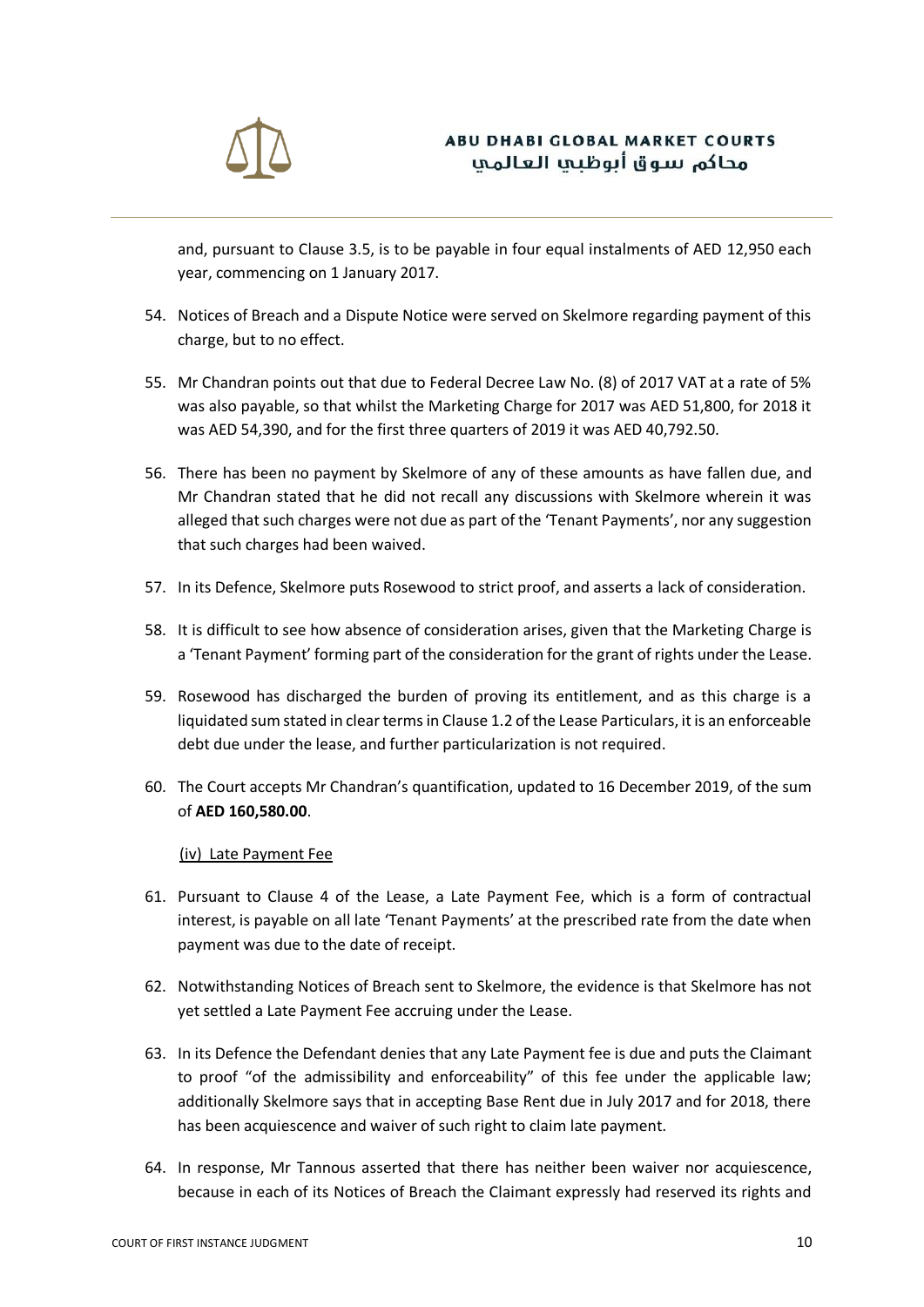

remedies under the Lease, which specifically included the contractual right to recover the Late Payment Fee in relation to Base Rent paid late.

- 65. He further noted that the Lease provisions make it clear that acceptance of a late payment does not constitute a waiver by Rosewood of its rights to claim a Late Payment fee in relation to that sum, here citing the provisions of Clause 22.1, requiring any lease variation to be in writing and signed by the parties thereto, and also Clause 22.2, which provided that "No concession or other indulgence granted by the Landlord to the Tenant whether in respect of time for payment or otherwise in regard to the terms and conditions of the Lease shall be deemed to be a waiver of its rights and remedies under the Lease."
- 66. The Court accepts this submission, and also accepts the contention that there is no prohibition within the Applicable Law (which pursuant to the Application of English Law Regulations 2015 is English law) on the application of contractual interest in principle, nor the rate at which it has been charged.
- 67. As to the calculation of the Late Payment Fee, Mr Chandran's evidence describes in detail the manner of calculation for each late Tenant Payment, which involved taking the contractually prescribed rate of the three month Emirates Interbank Offered Rate (EIBOR) from time to time plus 8%, and applying this cumulative rate to the sums due for the particular periods in question.
- 68. The precise manner of calculation can be seen by reference to the updated Schedule RC-30A, whereby the late payments on each of the 'Tenant Payments' are meticulously itemized and broken down in terms of applicable dates. In total this accounting exercise, updated to the date of judgment, amounts to **AED 172,031.28**, which amount is accepted as due and owing.

### (v) Direct Utilities

- 69. This claim falls outside the 'Tenant Payments' and is relatively minor and self-contained.
- 70. The Claimant's submission is that when the Defendant took possession of the leased space, the utility meter readings pertinent to that space were signed off by Skelmore, as lessee, but as a result of the failure to open the restaurant the name of the utility accounts were not formally transferred to Skelmore and remained in the name of the lessor, Rosewood.
- 71. Pursuant to Clause 5.2.2.2 of the Lease, Skelmore is obliged to pay charges for Direct Utilities, although factually Rosewood directly had settled charges levied by service providers for water, electricity, chilled water (for air conditioning) and gas in relation to the leased premises, whilst Clause 15.2 provided that Skelmore is to reimburse Rosewood for all "expenses, damages or fines incurred or suffered by the Landlord…by reason of any breach, violation or non-performance by the Tenant…of any term, covenant, provision or agreement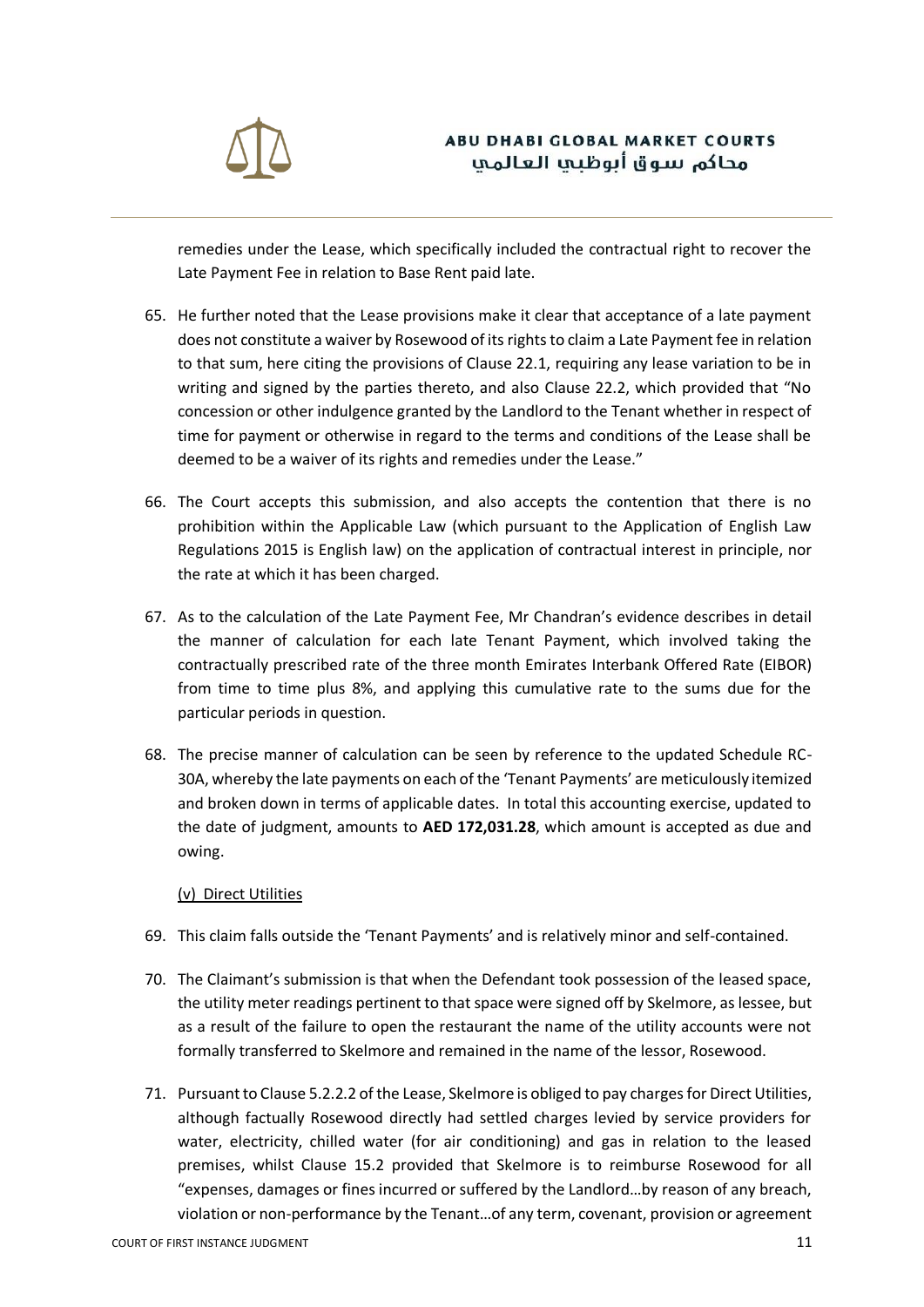

of this Lease". Thus it followed, submitted Mr Tannous, that Skelmore is liable to reimburse Rosewood for payments made on Skelmore's behalf in relation to the so-called 'Direct Utilities'.

- 72. Mr Chandran's evidence detailed the background to and apportionment calculation of these utility charges, and the payment to ADDC, Al Wajeez and Royal Gas on behalf of Skelmore in relation to the leased Catalan space, and confirmed non-payment of the five invoices as issued to Skelmore by Rosewood in the period between 30 May 2018 and 4 August 2019. He noted that these invoices were addressed to 'Roberto's Restaurants and Clubs Ltd', which in itself was a clerical error, Skelmore being the ultimate owner and operator of Roberto's, which is located near the hotel, and thus Mr Chandran concluded that Skelmore necessarily would have received these invoices. He also pointed out that Skelmore had received Notices of Breach and a Dispute Notice in relation to its obligation to reimburse Rosewood in terms of these invoices.
- 73. Skelmore's pleading in its Defence contains a bare denial of that the Direct Utilities as claimed are due to be reimbursed by Skelmore, and puts the Claimant to strict proof of the sum claimed and of the obligation under the Lease to make any such reimbursement, but advances no substantive argument as to why these utility charges are not payable.
- 74. The Claimant's evidence in this regard is accepted, the amount owing due and owing under this head is **AED 34,469.04** as at the date of judgment.

### (vi) Breach of Trading Obligations

- 75. This is the most striking element of this claim, not least because of the quantum involved.
- 76. Clause 7.16.1 provides that from and including the Lease Effective Date, which is 29 June 2016, the Tenant shall "open and keep the Premises open for trade to the general public", whilst Clause 7.16.2 and 7.16.2.1 respectively state:

"If the premises shall not be open for trade in accordance with clause 7.16.1 for any period without proper and reasonable cause approved in advance by the Landlord, then without prejudice to any other remedy of the Landlord:

*the Tenant shall pay to the Landlord on demand liquidated and ascertained damages at a rate which is acknowledged and agreed by both Parties to be equal to twice the Base Rent then payable for each day or part day that the Premises are not so open for trade*;"…*(emphasis added)*

77. Mr Tannous pointed out that to-date the restaurant has not been opened for trade, and that although Rosewood has issued several Notices of Breach and a Dispute Notice to Skelmore in relation to its Trading Obligations, no payment had been forthcoming, and thus the contractual sum as duly calculated is claimed pursuant to this Clause.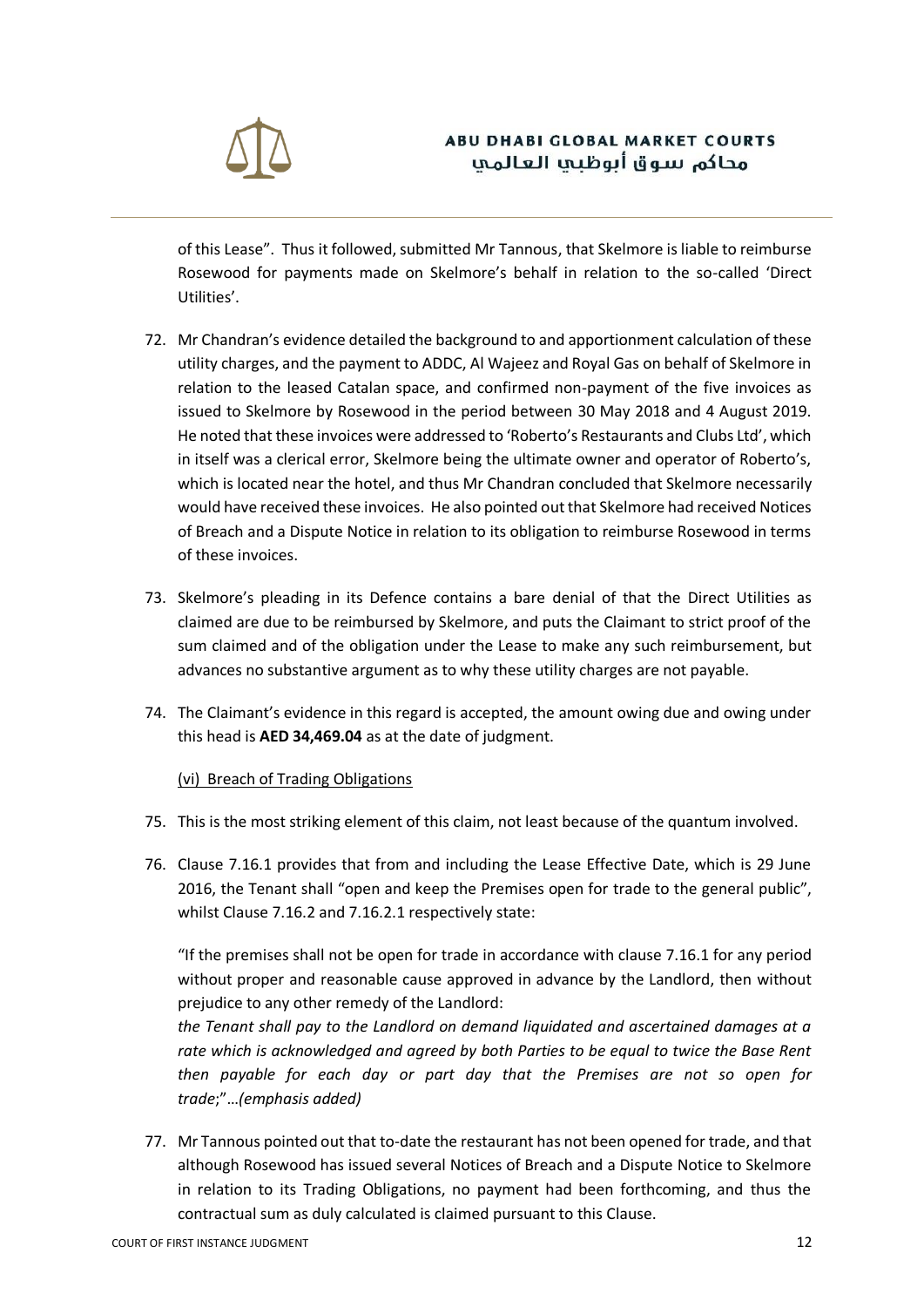

- 78. In its Defence, Skelmore denied that liquidated damages are due in respect of the "delayed opening" of the Premises for trade, and "notes the contradiction in the provisions of the Lease relating to a fit-out period and the Commencement date on which the Defendant is purportedly required to open the premises for trade". Additionally, the Claimant is put to strict proof that the liquidated damages claimed are a genuine pre-estimate of the damages suffered by the Claimant and proportionate thereto, and of the damages (if any) suffered by the Claimant as a result of the delay in opening the Premises for trade.
- 79. Of these two lines of defence, the Court considers that the 'contradiction point' has merit, although in his Skeleton Argument Mr Tannous initially had submitted that Skelmore had not alleged that reference to the Lease Effective Date in Clause 7.16.1 was a mistake, that there had been no application to rectify the contract, which was drawn in unambiguous terms and had been entered between two commercial entities, and that therefore Skelmore should be held to its contractual bargain.
- 80. However, in oral submission Mr Tannous was prepared to see force in the argument that whilst under the Lease Skelmore specifically was accorded six months in which to 'fit-out' the premises, so that the obligation to pay Base Rent did not commence until 1 January 2017, it thus was difficult to assert that a Trading Obligations fee was due and owing within that self-same six month 'fit-out' period.
- 81. Accordingly, Mr Tannous sensibly did not press his initial position, and made it clear on behalf of his client that he would be prepared to align the claim under this clause with the obligation to pay rent as from 1 January 2017.
- 82. Nevertheless, he disputed the pleaded suggestion that it was incumbent on Rosewood to establish that the liquidated damages claimed constituted "a genuine pre-estimate of the damage suffered" and that Rosewood needed to prove the damage actually suffered by Skelmore's failure to open the restaurant.
- 83. His submission was that Skelmore had misunderstood the concept of liquidated damages, and that Rosewood bore no burden of proving its entitlement to liquidated damages beyond establishing the contractual breach giving rise to the such damages, here citing *Chitty, 33rd Ed. at para 26-192* to the effect that "the purpose of the parties in fixing a sum is to facilitate the recovery of damages without the difficulty and expense of proving actual damage."
- 84. In his Skeleton Argument Mr Tannous also noted that if and in so far as a reference to a "genuine pre-estimate of loss" suggested that Skelmore may have been seeking to establish that the liquidated damages clause was a penalty, and therefore unenforceable, there was no pleading to this effect, and that Skelmore had made no attempt to discharge the burden of establishing that it was a penalty, nor that the reasonableness of the sum claimed, at twice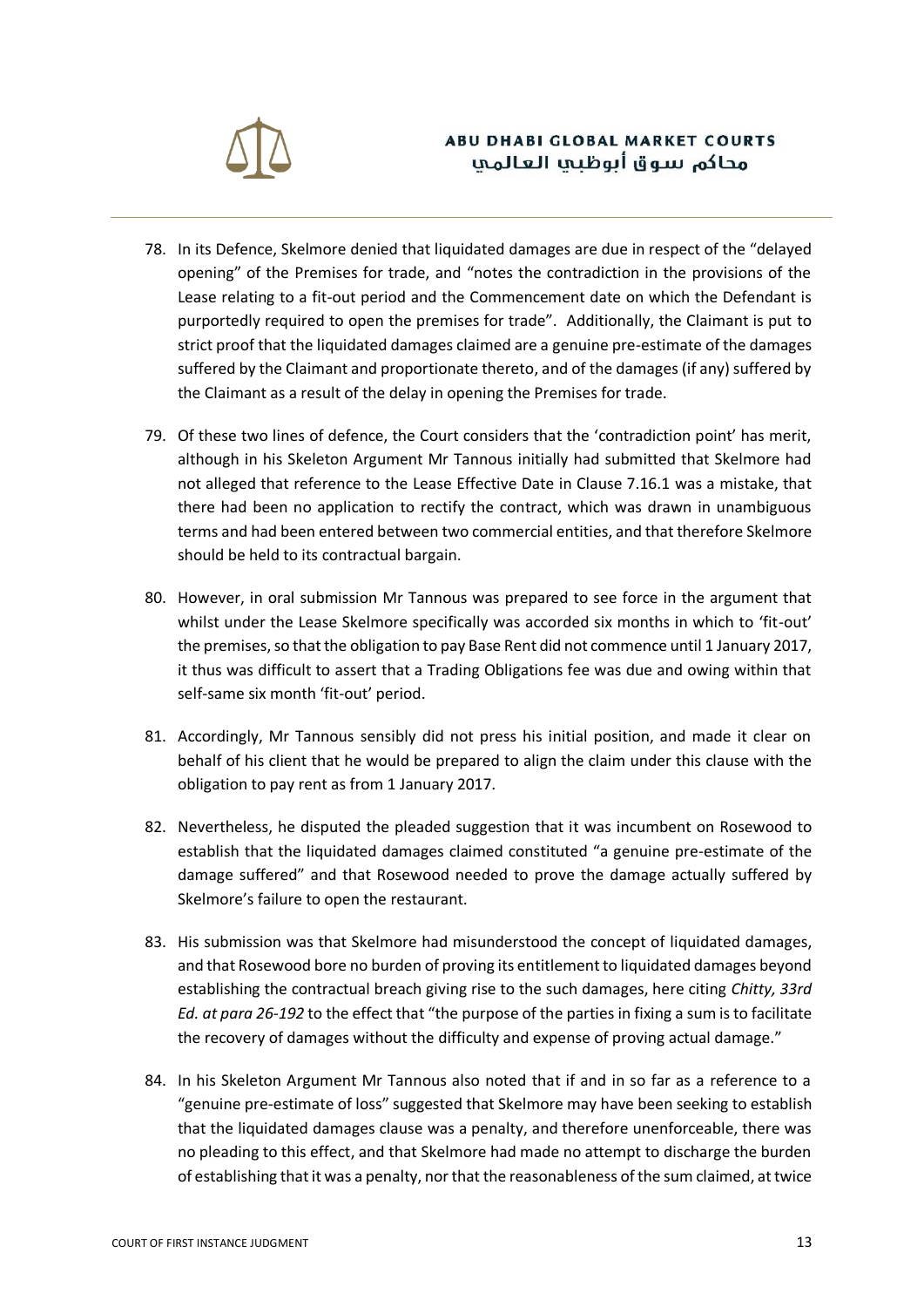

Base Rent, was "extravagant and unconscionable", herein citing *Cavendish Square Holding BV v Makdessi and Parking Eye Limited v Beavis, [2015], UKSC 67*.

- 85. Nor, he said, had Skelmore presented any evidence to demonstrate that the contractuallyspecified damages exceeded "the greatest loss which could conceivably be proved to have followed from the breach" (*vide Chitty, op cit., at para 26-198*), and further observed that, as Mr Duerr's evidence had established, Rosewood had a 'legitimate interest' in the restaurant opening, and that a long-kept vacant space would have (and indeed had had) substantial negative implications for the hotel, so that the failure to open for business, despite repeated reassurances by Skelmore that it would be opened, had triggered what was a valid liquidated damages clause.
- 86. This claim for liquidated damages is one which the Court has viewed with concern, having reflected not only on the issue of penalty, but also whether there may have been an element of double counting and whether credit should be given for such Base Rent as already had been paid.
- 87. At the end of the day, however, the difference in specie between Base Rent and Trading Obligations is clear, and in the absence of obvious error it is no part of this Court's function to rewrite nor otherwise to limit the ambit of contractual clauses within an extant Lease entered into at arm's length between commercial parties.
- 88. In this context the Court accepts the legal submissions of Mr Tannous, and his contention that whilst the claim now mounted under Clause 7.16.2.1 had been contractually expressed as a multiple of Base Rent, it could as easily have been otherwise represented as a fixed sum agreed to reflect the damage claimable under this head.
- 89. Accordingly, although inter partes argument on the issue would have assisted, in the circumstances this claim for liquidated damages is accepted; the evidence of Mr Chandran specifies the calculation, although his witness statement assumed payment of liquidated damages from 29 June 2016 to the end of that year, which element the Court has declined to order.
- 90. With the omission of the six month 'fit-out' period, therefore, this leaves sums accruing for breach of the Trading Obligations clause for the period from 1 January 2017 to the date of judgment and continuing thereafter, albeit (unlike his position in the claim for Base Rent), Mr Tannous wishes to pursue this claim up until the end of 2020 only, this concession apparently made on the assumption that upon issuance of Judgment herein the Defendant will forthwith give a 12 month notice of termination of the Lease.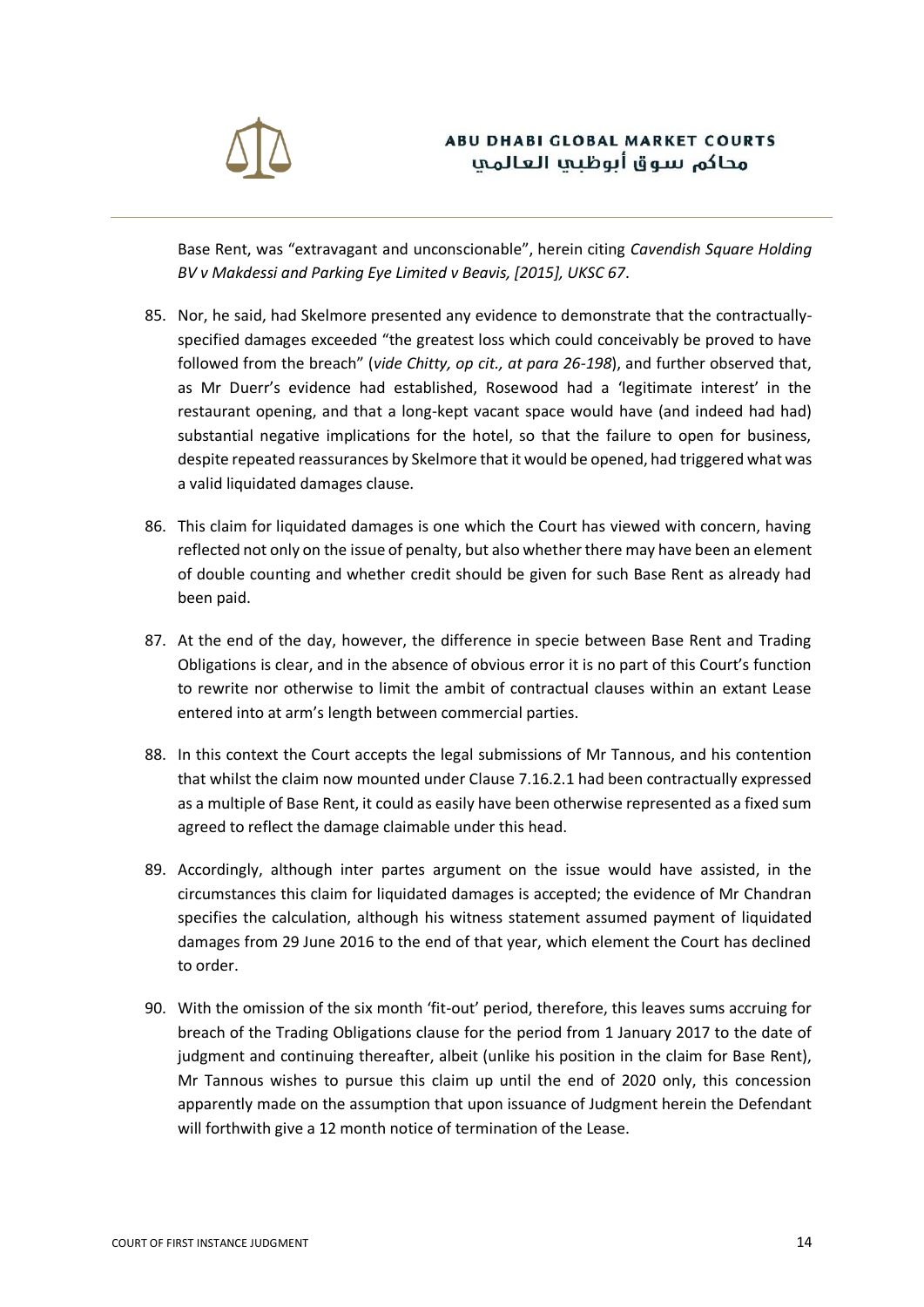

91. It follows from this that the amount of liquidated damages accruing under Clause 7.16.2.1 up to the date of judgment amounts to **AED 4,729,861.24**, and continues to accrue at the rate of **AED 4,383.56** per day until the end of 2020, or until payment if earlier.

#### *The Issue of Mitigation*

- 92. Paragraphs 12 and 13 of Skelmore's Defence assert that the Claimant has taken no action to mitigate its loss as it is required to do by the Applicable Law. The assertion is that the Claimant had begun to claim that the Defendant had been in material breach of its obligations under the Lease as early as February 2017, thus giving the right to terminate, but that during the ensuing two years the Claimant had "failed to mitigate its loss by terminating the Lease or otherwise, and that "even now in these proceedings, the Claimant has given no indication of fulfilling its duty to mitigate but intends to allow such alleged losses to accumulate."
- 93. In so doing, says the Defendant, the Claimant "has failed to act reasonably and has not discharged its duty to mitigate its alleged losses, rendering such alleged losses unrecoverable against the Defendant."
- 94. In terms of characterising absence of termination as a failure to mitigate, the Court accepts the submission of Mr Tannous that in the circumstances Rosewood had the right but not the obligation to determine the lease, and that it had every right to insist that Skelmore comply with its contractual obligations, in this regard citing *Reichman v Beveridge, [2006] EWCA Civ 1659*, wherein the defendants had argued that the claimants in that case had failed to mitigate their loss arising from the non-payment of rent by forfeiting the lease and re-letting the property; the Court of Appeal therein affirmed the decision of the trial judge that as the claim of the landlord was in debt, that the rules on mitigation did not apply, and concluded that it was "impossible to say that a tenant could successfully invoke equity in that way."
- 95. Mr Tannous is also correct when he says that pursuant to Clause 16.6 of the Lease, Skelmore had been entitled to give notice of its intention to terminate since 2018, and that (for reasons which were not apparent) it had failed to exercise that option, so that it should not now be permitted to avoid liability under the Lease simply by suggesting that Rosewood ought to have exercised its right to terminate.
- 96. He also submitted, and the Court accepts, that claims in debt and liquidated damages are not susceptible to the usual rules on mitigation, noting that *McGregor, 20th Ed. para 16-122* states in terms that "the concept of a duty to mitigate is entirely foreign to a claim for liquidated damages."
- 97. Accordingly, he was right to say that Rosewood can have been under no 'duty' to mitigate in terms of claims arising under the Lease, save perhaps for the minor claim for reimbursement